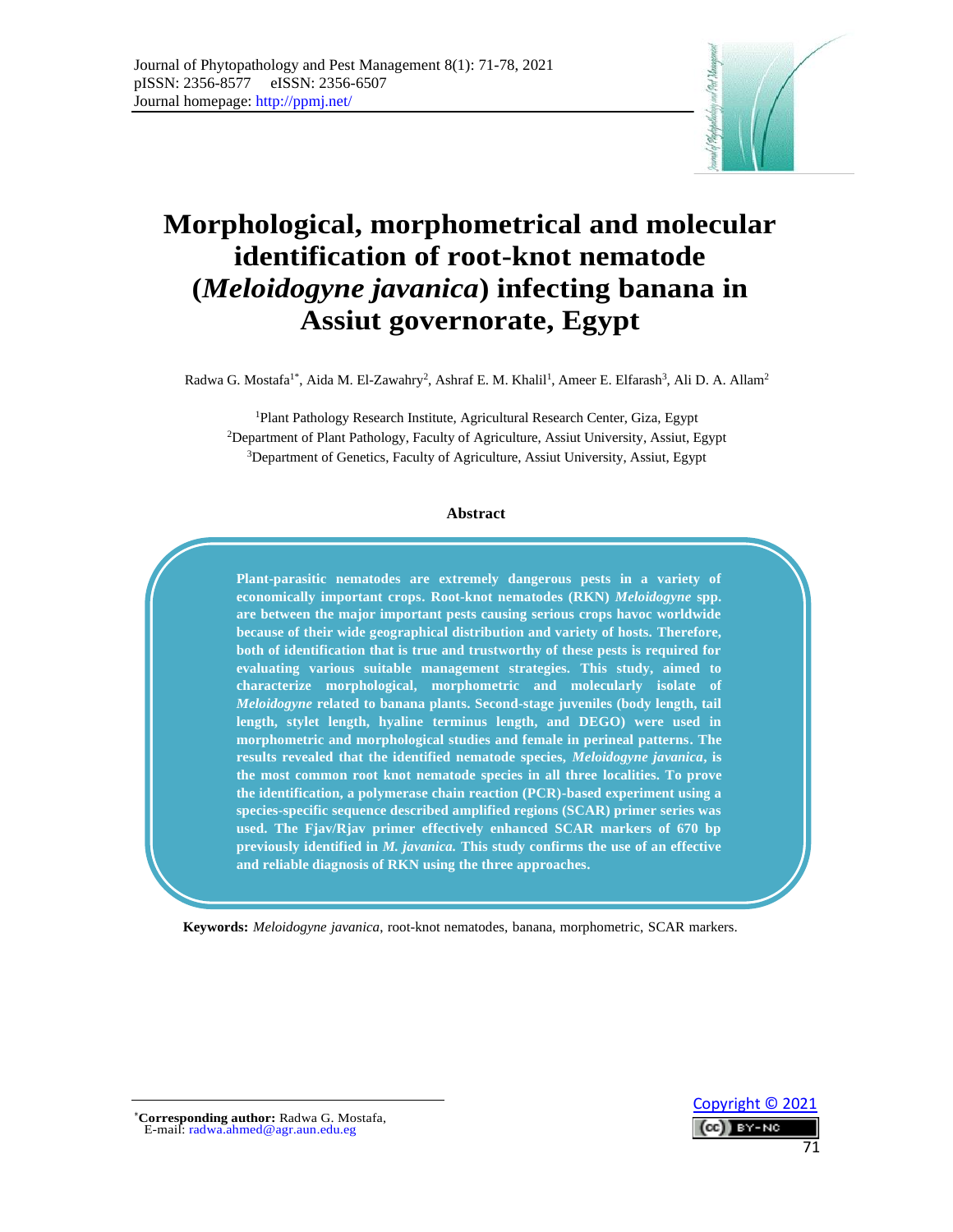## **1. Introduction**

Banana (*Musa* sp.) is one of the world's most economic tropical fruit crops. It's an important source of carbohydrates, fibers, proteins, vitamins, and minerals. Bananas thrive in a wide range of soil conditions. It's cultivation area in Egypt reached approximately 447299 ha, with an average yield of 1359297 tons/ha. (FAO, 2019). Nematodes are one of the world's most significant limitations on banana production, with 146 species recorded in 43 genera. A most dangerous nematode species are that, devastate the primary roots, causing the anchorage system to fail and the plant to fall over (Gowen et al., 2005). When soil and root samples were analyzed, it was discovered that trees were severely infested with root knot nematodes. Various procedures were used to characterize the root-knot nematode species like, morphometric, morphological characters and molecular techniques. The perineal pattern is predominantly uncertain when used alone to make diagnostic deduction, but when used as an integral device in conjunction with morphometric characterization or molecular techniques, it is substantial for screening the morphological matchmaking of the identification (Carneiro et al., 2004). So that, molecular diagnostics of *Meloidogyne* sp. have been research as a surrogate. PCR-based disclosure methods, such as species specific or sequence characterized amplification region (SCAR) primers, have been advanced and vastly used for nematode identification (Daramola, et al., 2015). SCAR markers are preferred over RAPD markers because they detect only a single locus and are more specific. Furthermore, their PCR amplification is low sensible to reaction constraints and thus more reproducible. The objective of the present study was undertaken to characterize morphological (perineal patterns), morphometric and molecularly (PCR with species-specific primers) techniques to identify the root-knot nematode isolated from three localities (Assiut center, Alfath and Sahel sleim) cultivated with banana in Assiut governorate, Egypt.

## **2. Materials and methods**

#### **2.1 Isolated nematode identification**

The soil and root samples of root-knot nematodes infecting banana were obtained from three localities (Assiut, Alfath and Sahel sleim) of Assiut governorate, Egypt cultivated with banana orchards. The morphological, morphometrical, and molecular characterization was carried out on second-stage juveniles (J2) gained from soil extraction and mature females obtained from infective roots.

## **2.2 Morphological characterization**

Sections of infected roots should be immersed in 0.9% NaCl. Using a dissecting microscope, separate females from roots by needle and a scalpel and transfer the females to a petri dish with a small drop of 45% lactic acid. Push a female body out of a drop in a small isthmus of lactic acid solution, so that surface tension holds it in place. Insert the razor blade fragment into the slide and use a paper cutter to cut off the nematode's posterior. Using a dissecting needle, gently remove body tissue from the posterior section. In a small drop of glycerin, place the perineal pattern on a microscope slide. The internal surface of the cuticle should place against the glass then, cover slip placed on the glycerin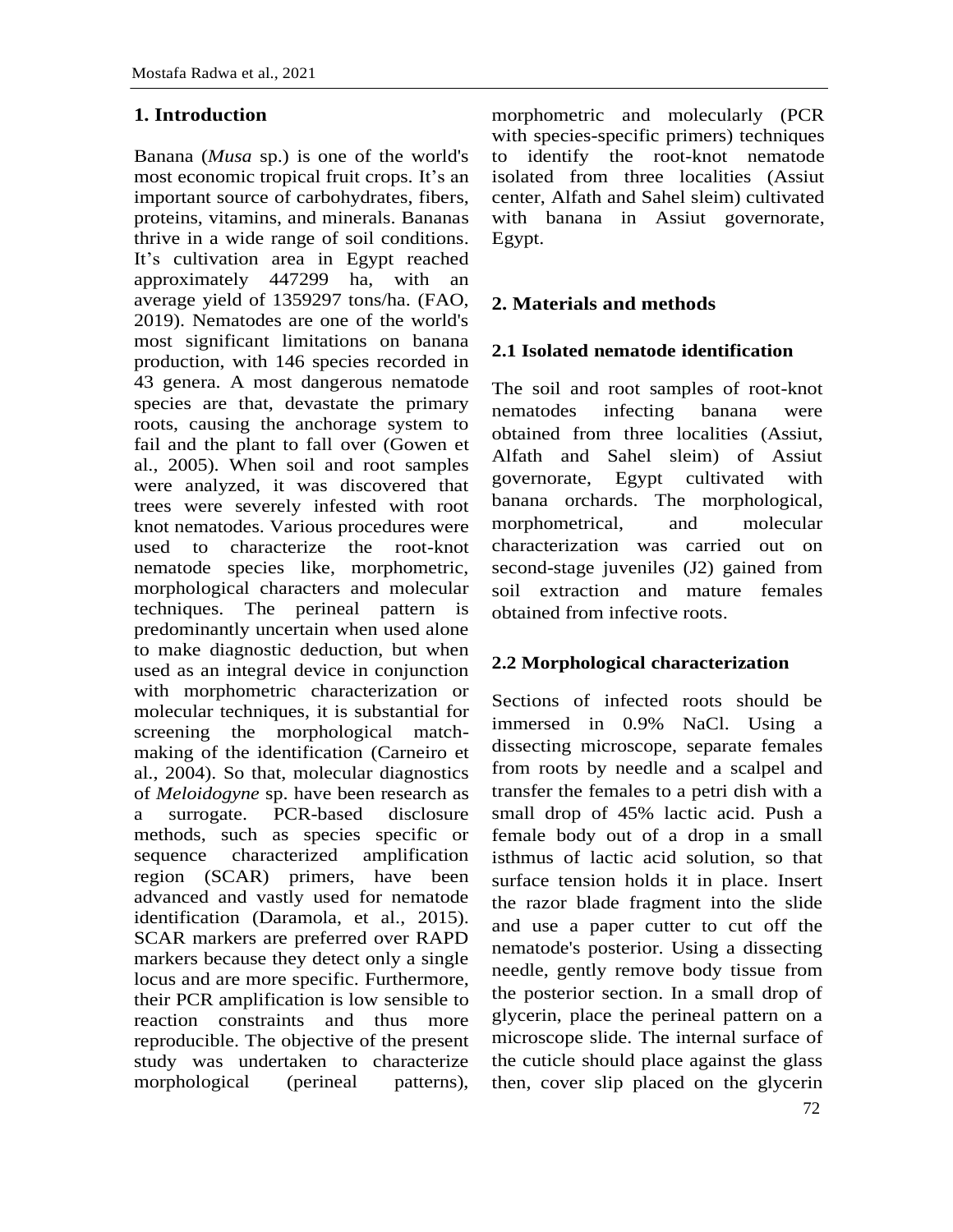drop. (Taylor & Netscher, 1974).

# **2.3 Morphometrical characterization**

Morphometric dimensions of *Meloidogyne* were specified on ten individual J2 from three localities. J2 was tentatively mounted in water on glass slides before being spotted and measured at 100 magnifications with a compound light microscope (OMAX 40X-2000X digital binocular biological compound microscope) linked to a computer working Scope- Image- 9.0 Professional Imaging software. The optical microscope was used to measure five morphometric variables (stylet length, tail length, body length, hyaline terminus length, and the distance between the stylet base and the dorsal esophageal gland orifice (DEGO)).

# **2.4 Molecular characterization**

# **2.4.1 DNA extraction**

The CTAB (cetyltrimethylammonium bromide) method was used to extract DNA from nematode isolates (Mondino et al., 2015) with some modifications. Many adult females gained from each isolate were frozen in liquid nitrogen then, crushed using a suitable pestle and mortar. 600μl of CTAB extraction buffer was added to each sample and the mixture was then transferred to 1.5 ml Eppendorf tube. A volume of 50μl βmercaptoethanol was added and all tubes were well vortexed for 15 sec and then incubated for about 40 min at  $65^{\circ}$  C in a water bath. After incubation, the tubes were kept at room temperature for 5-10 min, and 600μl chloroform: isoamyl alcohol solution  $(24:1 \text{ v/v})$  was then added to each tube, and the solution was gently mixed. The tubes were then subjected to a centrifugation (8,000 rpm at 4° C for 15 min). After the centrifugation, approximately 500μl of the upper aqueous phase (without any solid material) was transferred to a new 1.5 tube and an equal volume (500 μl) of cold isopropanol was added to each tube. The tubes were then slowly inverted several times and stored in the refrigerator overnight. A centrifugation  $(13,000$  rpm at  $4^{\circ}$  C for 10min) was performed for the tubes. After the centrifugation, the supernatant was discarded and the DNA pellet was then washed by adding 1 ml of 70% cold ethanol, and a centrifugation (13,000 rpm at 4° C for 5 min) was performed. The tubes were kept at room temperature to allow the DNA pellet to air-dry (approximately 15 min). The dried DNA pellet was then resuspended in 100 μl TE buffer. DNA concentration (μg/ml) was determined for each sample by using spectrophotometer, and required dilutions were then performed to be used later for PCR.

# **2.4.2 Species-specific PCR assay**

A species-specific SCAR primer collection (Table 1), selected from previous studies (Zijlstra et al., 2000) as a specific marker for *Meloidogyne javanica*, namely Fjav/Rjav, was used to confirm morphological identification of nematode isolates. Amplifications were carried out in 25μl reaction mixtures containing 5-10 ng of genomic DNA, 1X PCR buffer, 1.5 mM MgCl2, 200 μM of each dNTP, 0.8 μM of each primer, and 1 U Taq DNA-polymerase. Amplifications were carried out using the following PCR software in a Senso Quest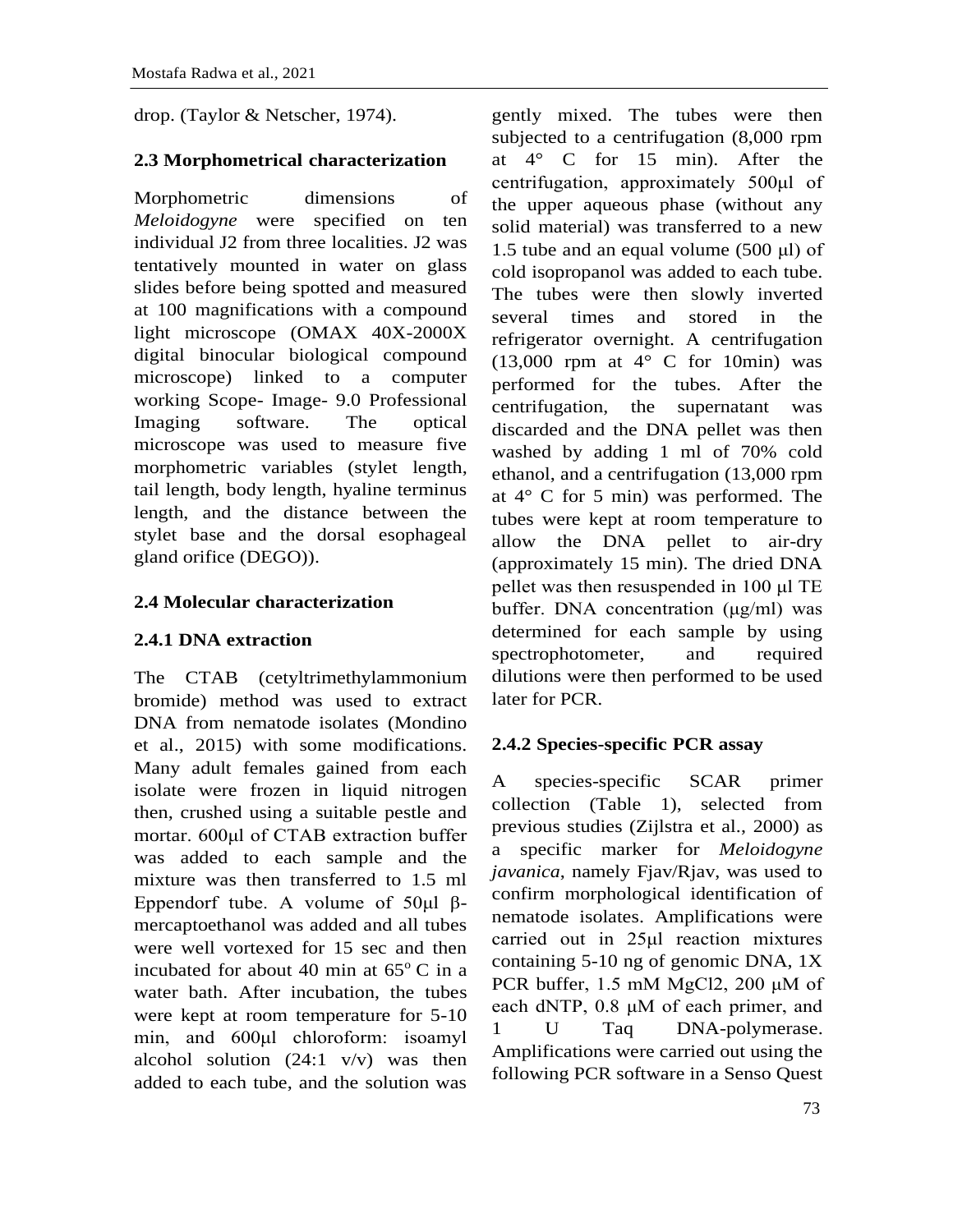| electrophoresis unit. The size of each<br>Lab Cycler (SensoQuest GmbH,                                |
|-------------------------------------------------------------------------------------------------------|
| amplified DNA fragment was determined<br>Göttingen, Germany): 5 minutes at $95^{\circ}$               |
| C, then 35 intervals of 1 minute at $94^{\circ}$ C,<br>using a DNA ladder. The gel was run for        |
| 1 minute at 58 $\degree$ C, and 1 minute at 72 $\degree$ C,<br>about an hour at a constant voltage of |
| followed by one final extension period at<br>almost 80 V, and then photographed                       |
| $72^{\circ}$ C for 10 minutes. PCR products were<br>using a gel documentation device under            |
| UV light. For each SCAR marker, the<br>separated on a 1.5 percent agarose gel                         |
| stained with ethidium bromide in 0.5 X<br>same band with the predicted size was                       |
| then detected separately.<br>TBE buffer using a horizontal gel                                        |
|                                                                                                       |

Table 1: SCAR primers were used to identify *Meloidogyne javanica* at the molecular level.

| Name of Primer | Fragment size (bp) | Sequence $(5'-3')$                              | Reference               |
|----------------|--------------------|-------------------------------------------------|-------------------------|
| Fiav/Riav      | 670                | GGTGCGCGATTGAACTGAGC<br>CAGGCCCTTCAGTGGAACTATAC | Ziilstra et al. (20000) |

#### **3. Results**

#### **3.1 Morphometric characters**

Second-stage juveniles were vermiform and slender ranged from 400-550 μm in length and a head that was not offset from the body. Stylet knobs transversely elongate and are offset from the stylet shaft, stylet length ranged from 9.6-12.4 μm. The distance between the dorsal

esophageal gland and the base of the stylet was 3-4 m. Tail length was 50-62.2 μm with rounded tip. The hyaline tail length ranged from 10.2 to 18.4 μm, with a long slender tapering tail and a delicately curved tail tip, which corresponded to the characterization set for *M. javanica* by (Karssen & Moens 2006; Eisenback, 1985). Morphometris performed on J2 are reported in Table (2).

Table 2: Morphometric comparison of second-stage juveniles of the Assiut isolate and *Meloidogyne javanica* reported values.

| Characteristic                         | Assiut isolate                         | <i>M. javanica</i> reported values |
|----------------------------------------|----------------------------------------|------------------------------------|
| Body length                            | $400 - 550(475)$ um                    | $400 - 560$ um                     |
| Stylet length                          | $15 - 17(16)$ um                       | $14 - 18(16)$ um                   |
| Tail length                            | $50.0 - 62.2(56.1) \,\mathrm{\upmu m}$ | $51.0 - 63.0(57)$ um               |
| Hyaline terminus                       | $10.2 - 18.4$ (14.3) $\mu$ m           | $10.0 - 19.0$ (14.5) $\mu$ m       |
| Dorsal esophageal Gland Orifice (DEGO) | $3 - 4$ (3.5) $\mu$ m                  | $3 - 4$ (3.5) $\mu$ m              |

All measurements in micrometers with range (mean).

#### **3.2 Perineal pattern morphology**

When comparing to previous reports, assessment of the perineal pattern's morphology of adult females from three localities, selected by hand from infected banana roots, revealed brow model of *M. javanica* (Eisenback, 1985). *Meloidogyne*

*javanica* was dominant in the three localities. The perineal patterns of *M. javanica* are unrivaled because they consist of side ridges that part the dorsal and ventral lines. In generally, the ridges run the entire width of the pattern, but progressively die out near the tail end. The dorsal arch is faint and rounded to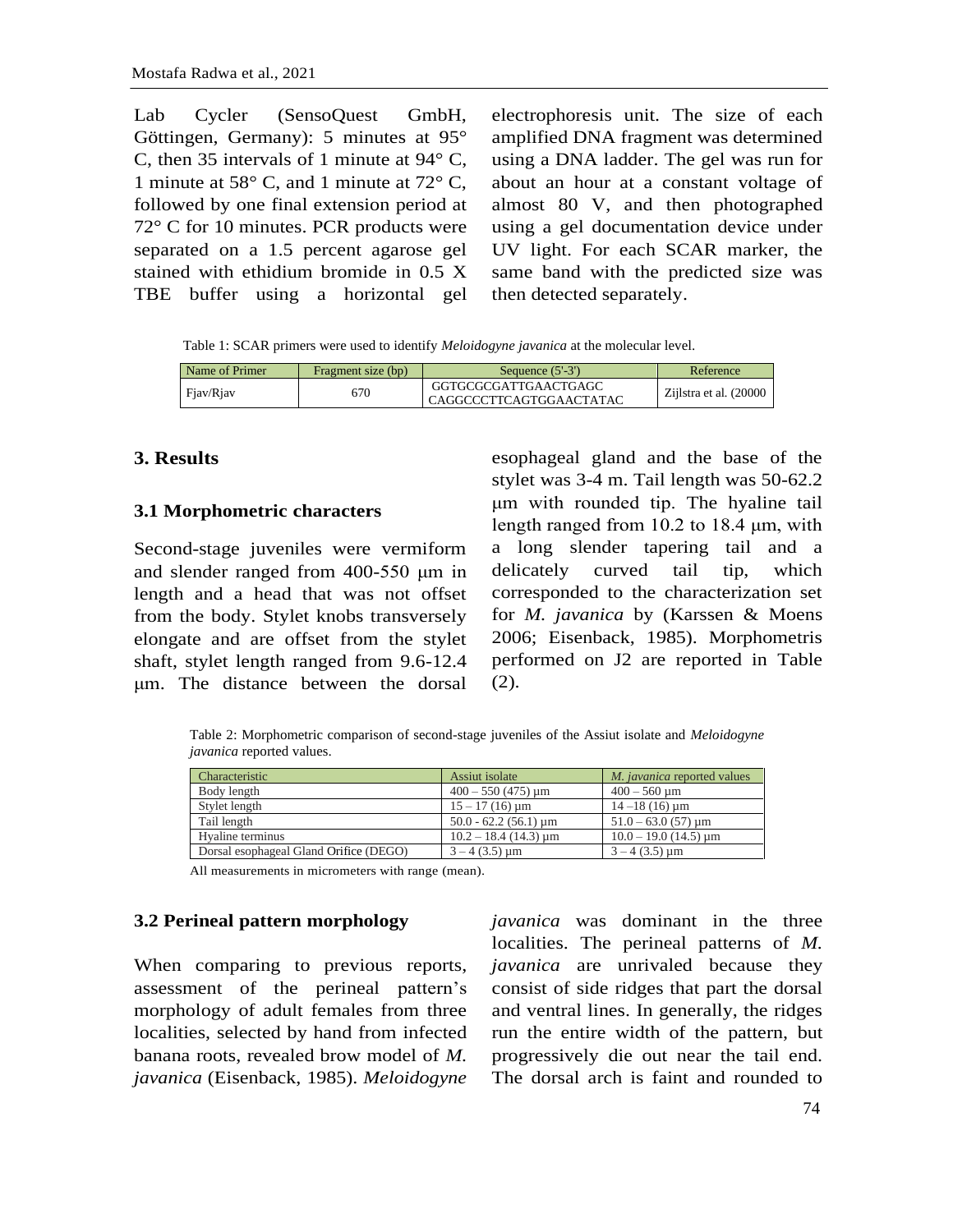

high and squarish and often contains a whorl in the tail terminal area.

Figure 1: Perineal pattern of *Meloidogyne javanica*.

The striae are sleek to little adverse, and several striae may curvature across the vulval edges (Figure 1).

## **3.3 Molecular identification of**  *Meloidogyne javanica*

One species-specific SCAR primer pairs, namely Fjav/Rjav were used for molecular diagnosis of nematode isolates to further confirm species identification. The PCR assay was performed on one sample from each locality. The three nematode isolates clearly amplified the expected specific DNA fragment of 670 bp (Figure 2) which confirms the identification of *M. javanica* as recorded by (Zijlstra et al*.*, 2000).



Figure 2: Amplification items (670 bp) for *Meloidogyne javanica* species – Fjav/Rjav SCAR primers.

## **4. Discussion**

Morphological and morphometric studies necessitate a significant amount of endeavor and are not always simple, attributed to the prevalence of intraspecific variations. As the previously reported, the morphometric values overlap, and the morphology of the perineal pattern, while extra helpful but,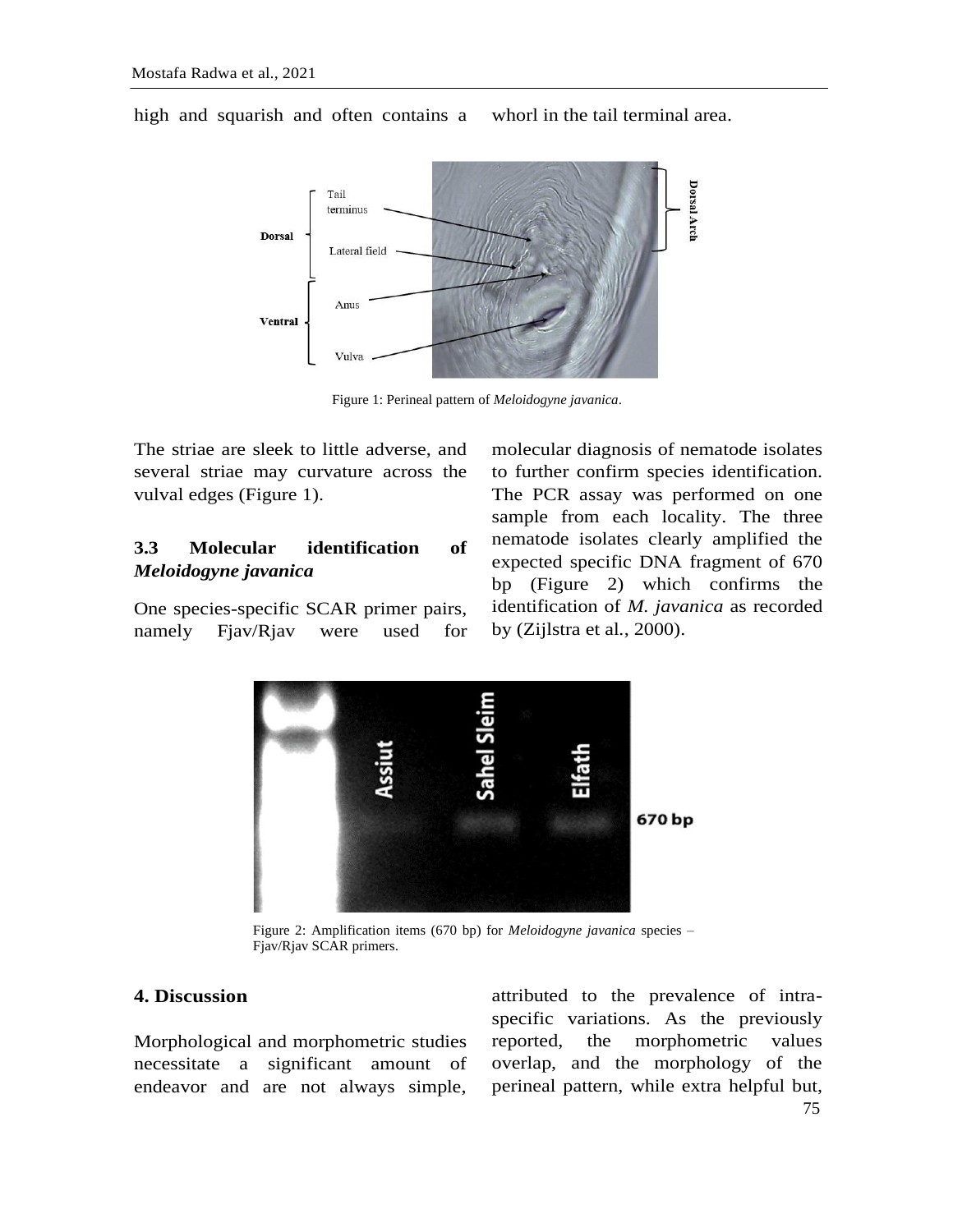remains indecisive due to individual variability, the assorted practice of those describing the patterns, and the increased numbering of species. The combination of morphology and morphometrics may provide a small hint toward species identification. This result is agreement with (Phan et al., 2021; Katooli et al., 2020, Pehlivan et al., 2020; Rusinque et al., 2018; Eisenback & Triantaphyllou, 1991). *M. javanica* is the most frequent *Meloidogyne* sp. found in tropical and subtropical areas (Moens et al., 2009), such as Egypt, where annual temperatures range between 17-32˚C. It is important to note that, while PCR is quick, simple, and capable of determining species identity regardless of developmental phase and from tiny portions of tissue. Because of intraspecific variability and species closeness, its dependability is uncertain. Thus, morphology, morphometrics, and molecular analysis work in tandem to provide more accurate and reliable identification. The PCR examination for the nematode isolates with the specific SCAR primer Fjav/Rjav clearly produces a specific DNA piece of 670 bp (Figure 2) which confirms the identification of *M. javanica* such results were in harmony with those (Mwesige et al., 2016; Naz et al., 2012; Devran & Sṏḡüt, 2009; Zijlstra et al., 2000). SCAR markers have been to a large degree used in molecular identity of root-knot nematodes, both to prove morphological identifications and to set apart unknown isolates in genomic analysis (Naz et al., 2012; Devran & S $\ddot{\sigma}$ güt, 2009; Jones et al., 2009; Randig et al., 2002; Zijlstra et al., 2000). From the results we concluded that the morphometric, morphological, and molecular identification were harmonic

with one another, implying that molecular analysis of root-knot nematodes using SCAR markers could be used as a supplement to morphometric and morphological identification.

## **References**

- Carneiro RMDG, Tigano MS, Randig O, Almeida MRA, Sarah JL, 2004. Identification and genetic diversity of *Meloidogyne* spp. (Tylenchida: Meloidogynidae) on coffee from Brazil, Central America and Hawaii. Nematology 6(2): 287–298.
- Daramola FY, Popoola JO, Eni AO, Sulaiman O, 2015. Characterization of root-knot nematodes (*Meloidogyne* spp.) associated with *Abelmoschus esculentus, Celosia argentea* and *Corchorus olitorius*. Asian Journal of Biological Sciences 8(1): 42–50.
- Devran Z, Söğüt MA, 2009. Distribution and identification of root-knot nematodes from Turkey. Journal of Nematology 41(2): 128–133.
- Eisenback JD, 1985. Detailed morphology and anatomy of second-stage juveniles, males, and females of the genus *Meloidogyne* (root-knot nematodes). In: An advanced treatise on Meloidogyne, Volume I, Sasser JN, Carter CC (Eds.), North Carolina State University Graphics, Raleigh, USA, pp. 47–77.
- Eisenback JD, Triantaphyllou HH, 1991. Root-knot nematodes: Meloidogyne species and races, In: Manual of Agricultural Nematology, Nickle WR (Eds.), Marcell Dekker, New York, USA pp. 191–274
- FAO, 2019. Food and Agriculture Organization of the United Nations. Available online at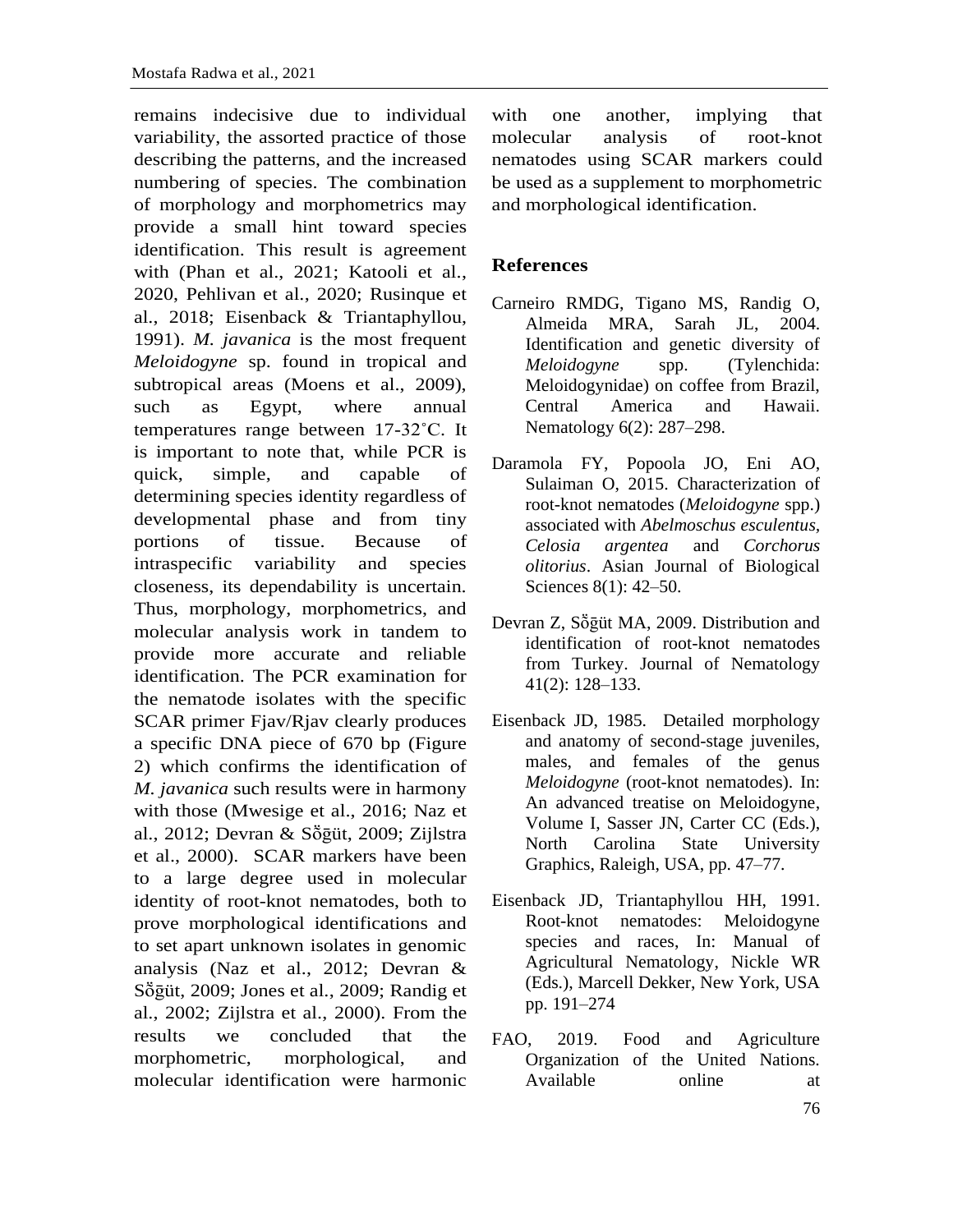[http://www.fao.org/faostat/en/#data/QC.](http://www.fao.org/faostat/en/#data/QC)

- Gowen SR, Quénéhervé P, Fogain R, 2005. Nematode parasites of bananas and plantains. *In:* Plant parasitic nematodes in subtropical and tropical agriculture, Luc M, Sikora RA, Bridge J (Eds.). CAB International, Wallingford, UK, pp. 611– 643.
- Jones JT, Kumar A, Pylypenko LA, Thirugnanasambandam A, Castelli L, Chapman S, Cock PJA, Grenier E, Lilley CJ, Phillips MS, Blok VC, 2009. Identification and functional characterization of effectors in expressed sequence tags from various life cycle stage of the potato cyst nematode *Globodera pallida*. Molecular Plant Pathology 10(6): 815–828.
- Karssen G, Moens M, 2006. Root knot nematodes. In: Plant Nematology, Perry RN, Moens M (Eds.), CABI Publishing, Wallingford, UK, pp. 59–90.
- Katooli N, Moghadam EM, Aghnoum R, 2020. Morphological and Molecular Identification of Major Species of *Meloidogyne* and Distribution there in Pomegranate Orchards in Khorasan Provinces. Journal of Plant Protection 34(3): 297–308.
- Moens M, Perry RN, Starr JL, 2009. *Meloidogyne* species a diverse group of novel and important plant parasites. In: Root-knot nematodes. CABI international, Cambridge, Massachusetts, USA, pp.1–17.
- Mondino EA, Covacevich F, Studdert GA, Pimentel JP, Berbara RL, 2015. Extracting DNA of nematodes communities from Argentine Pampas agricultural soils. Annals of the Brazilian Academy of Sciences 87(2): 691–697.
- Mwesige R, Seid A, Wesemael W, 2016. Root-knot nematodes on tomatoes in

Kyenjojo and Masaka districts in Uganda. African Journal of Agricultural Research 11(38): 3598–3606.

- Naz I, Palomares-Rius JE, Blok V, Saifullah, Ali S, Ahmad M, 2012. Prevalence, incidence and molecular identification of root-knot nematodes of tomato in Pakistan. African Journal of Biotechnology 11(100): 16546–16556.
- Pehlivan HD, Kaskavalcl G, Uludamar EK, Toktay H, Elekciohlu H, 2020. Identification and prevalence of potato cyst nematodes and root-knot nematodes in the potato production areas of İzmir Province, Turkey. Turkish Journal of Entomology 44(2): 259–272.
- Phan KL, Linh Le TM, Nguyen HT, Nguyen TD, Trinh QP, 2021. First report and new molecular and morphological characterizations of root-knot nematode, *Meloidogyne javanica*, infecting ginger and long coriander in Vietnam. Journal of Nematology 53: 1–8.
- Randig O, Bongiovanni M, Carneiro RMDG, Castagnone-Sereno P, 2002. Genetic diversity of root-knot nematodes from Brazil and development of SCAR marker specific for the coffee damaging species. Genome 45: 862–870.
- Rusinque L, Inácio ML, Mota M, Nóbrega F, 2018. Morphological, biochemical and molecular characterisation of *Meloidogyne javanica,* from North Portugal, in tomato. Revista de Ciências Agrárias 41(1): 193–198.
- Taylor DP, Netscher C, 1974. An improved technique for preparing perineal patterns of *Meloidogyne* spp. Nematological 20(2): 268–269.
- 77 Zijlstra C, Donkers-Venne DTHM, Fargette M, 2000. Identification of *Meloidogyne incognita, M. javanica* and *M. arenaria*  using sequence characterized amplified